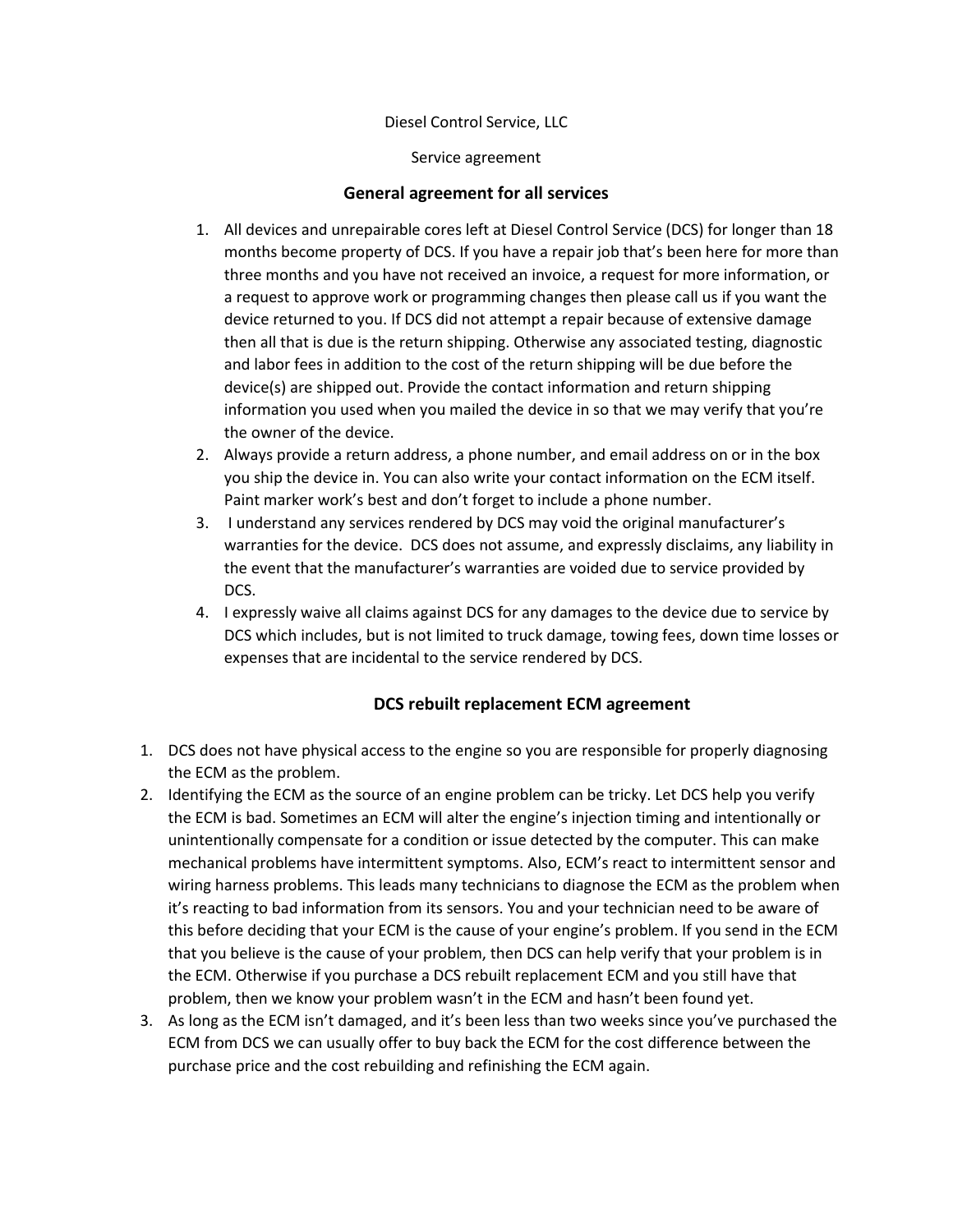- 4. If the replacement ECM is sent out first, we will not have access to the original programming to be transferred over to the new ECM. The programming can be handled in one of two ways.
	- a. The customer will be responsible for the programming of features/parameters or
	- b. The customer is responsible to provide DCS with a full and accurate print-out for your truck to help ensure the ECM will work correctly with your application. DCS is not responsible for any inaccuracies or incomplete information provided by the customer that result in misapplication, miscalibration, or malfunction of the ECM. (see **Programming services** below)

# **ECM core policy**

- 1. In order to get full core value from ECM cores the ECM cores must rebuildable. ECM cores that have severe internal damage from acid, fire, water, and excessive voltage aren't rebuildable.
- 2. ECM cores that have been stripped of parts will not receive core credit.
- 3. ECM cores must be received within 2 weeks of the purchase of a DCS rebuilt replacement ECM in order to receive core credit.

## **ECM Testing and diagnostics services**

- 1. ECM bench testing allows the ECM to be stress tested in a simulated environment while driving a set of fuel injectors. Datalink messages, fault logs and input and output signals are observed and recorded. This testing is superior to a live engine test for the proposes of determining if an ECM is fully functional.
- 2. Unless the device isn't serviceable or is otherwise unrepairable, a minimum \$25 testing fee will be assessed for a standard 1 minute full load 1200 rpm injector, Jake (if applicable) and cruise (if applicable) test. Basic overnight load tests at whatever RPM you request (usually held on cruise or on the variable speed governor) are typically \$100 unless more specialized tests are requested. You're responsible for letting DCS know what the symptoms of your problem are and the environmental conditions the symptoms most frequently occur. Some ECM problems might not show symptoms unless the ECM is ran under very specific conditions. If possible provide any datalink snapshots or recordings of the symptom and do NOT clear the stored fault codes. If little information about the problem is available and the problem is intermittent then diagnostic testing is less effective and will tend to be more expensive.
- 3. ECM Hardware diagnostics, hardware testing, and internal hardware inspections does not imply that the ECM software settings will be reviewed. If you suspect you have a software issue or otherwise want your ECM software checked you need to make that request.
- 4. DCS recommends checking the truck for mechanical and wiring issues before sending in an ECM for service. Problems outside the ECM are outside the scope of services DCS offers with the unique exception of consultation services.
- 5. If a repair or other service is done by DCS that exceeds the cost of the testing, then the testing cost is typically waved.

## **ECM Repair services**

1. I understand DCS warrants repairs done by DCS for a period of 1 year from the date of service and I have reviewed and understand the services warranty provided to me. (See **DCS ECM repair warranty** below);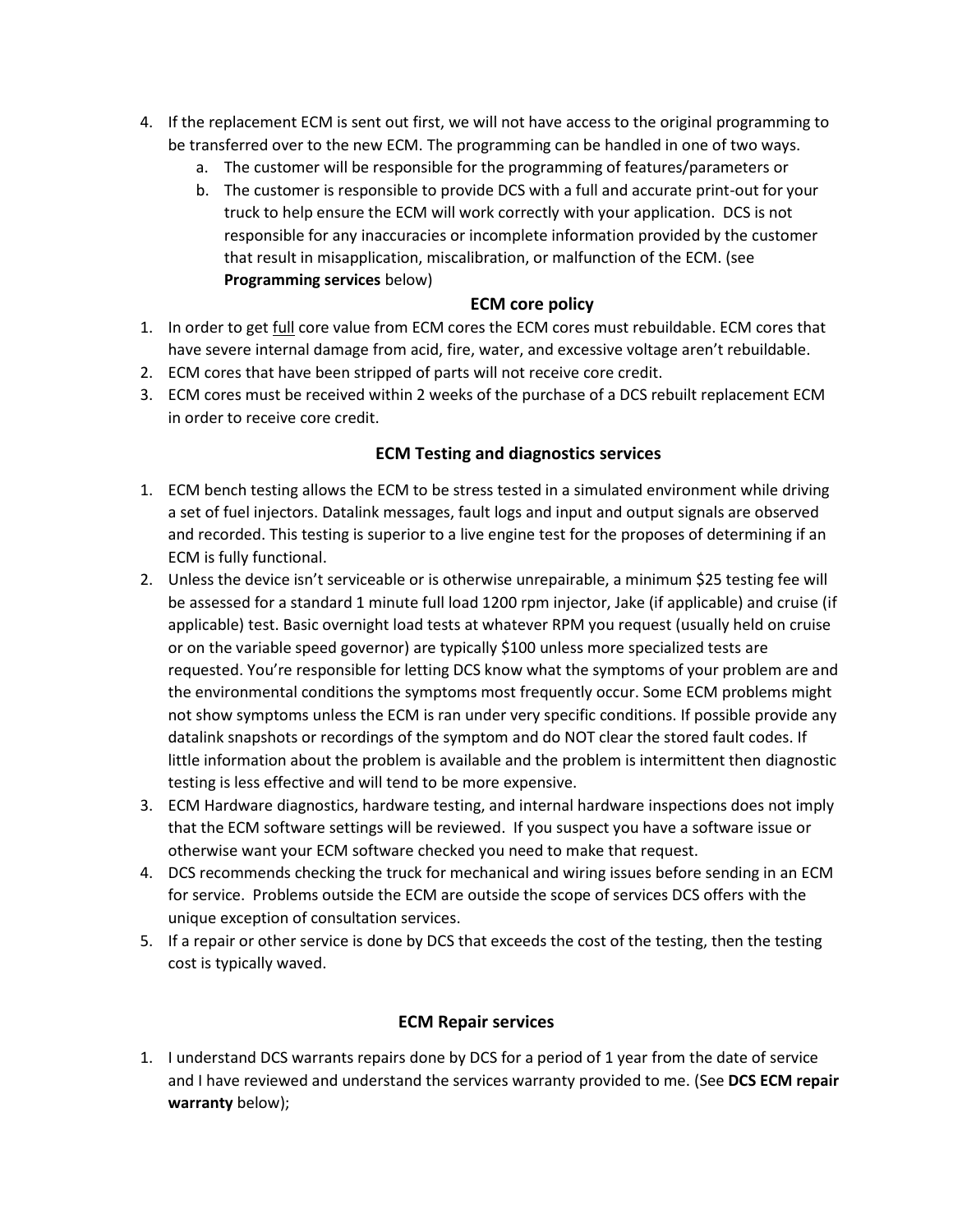- 2. DCS will not be held responsible for any damage from any attempt of repairs. Devices that have had prolonged circuit board contact with acid, water, fuel, or heat sometimes delaminate and peal apart when serviced. DCS will attempt to remove any service plate fasteners as carefully as possible but if the threads are oxidized badly enough that fastener is going to snap off and need drilled out no matter what.
- 3. If digital processes and/or ECM memory is damaged the ECM's programming could be unrecoverable. If this happens the ECM will need to be programmed after the repair or if a repair is not possible the replacement ECM will need to be programmed.
	- a. If the customer can provide DCS with a full and accurate print-out for your ECM's parameters DCS can program in these values. DCS is not responsible for any inaccuracies or incomplete information provided by the customer that result in misapplication, miscalibration, or malfunction of the ECM. (see **Programming services** below)
	- b. Otherwise the customer is responsible for the programming of features/parameters if the ECM's original program cannot be recovered.

### **ECM Programming services**

- 1. As long as your ECM programing is an unmodified factory program that matches the engine serial number, Vin number, engine family, has updated injector trims, and tire size then odds are your programming is accurate but If you send along photos of the valve cover stickers, and injector trims then DCS can verify that the program in your ECM is designed to run with the engine model that you have. We often find the cause of some fuel mileage and power issues are the result of the ECM programming being mismatched with the engine model. Some techs make incorrect assumptions as to what's important and what isn't when it comes to programming an ECM. Some of the most common problems we find in ECM programming are the direct result of multiple techs making the same assumption.
- 2. DCS has no physical access to your engine or your truck. If the program in your ECM isn't original for your truck and engine or if your original ECM programming is not recoverable during a repair we'll need your ECM printouts. Your mechanic, or your nearest dealer, should be able to obtain a print-out of your ECM's current programming. Please include this printout with your paperwork you return to us.
- 3. DCS cannot determine what options your truck had from the factory from the VIN number alone.
- 4. DCS cannot determine what engine model you have from the engine serial number alone.
- 5. If the transmission is an automatic then any required datalink Jcomm addresses, input and output assignments, the final drive of the transmission and the vehicle speed sensor settings need to be provided.
- 6. Drive tire revolutions per mile (this number can be estimated + or ten percent based on tire size) and the rear end ratio are needed for accurate speedometer calibration.
- 7. Fuel injector trims, the truck's or application's input and output settings need to be provided. Some trucks had options that others didn't.
- 8. The customer is responsible to provide DCS with a full and accurate print-out for your truck to help ensure the ECM will work correctly with your application. DCS is not responsible for any inaccuracies or incomplete information provided by the customer that result in misapplication, miscalibration, or malfunction of the ECM.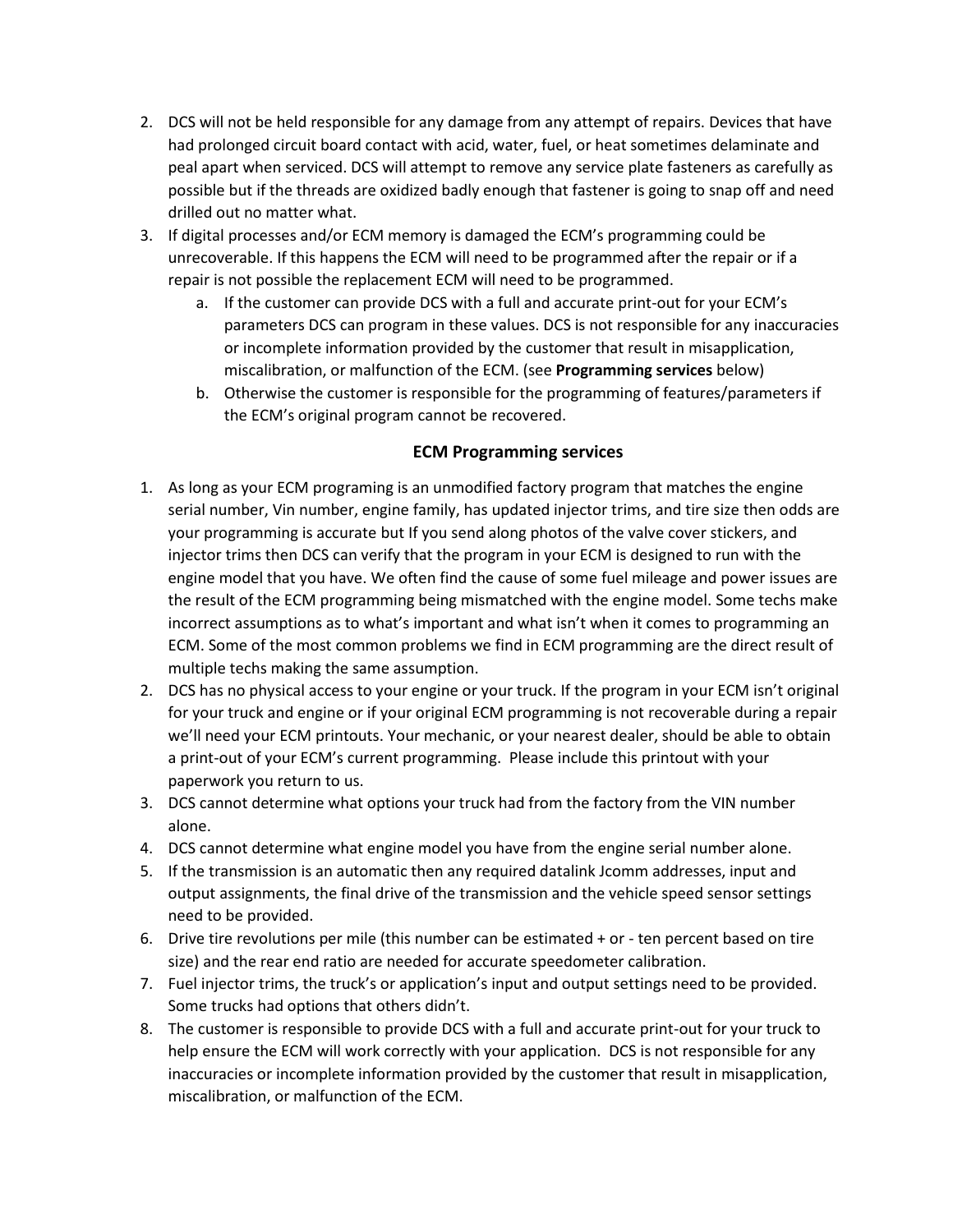- 9. Diesel Control Service (DCS) is not responsible for any misapplication, miscalibration, or malfunction of existing programing. Including any engine damage from ECM programming uprates. DCS expressly disclaims all warranties, express or implied, arising out of any ECM programming done by DCS.
- 10. Most software changes require final approval from the owner or tech prior to shipping the ECM back.

#### **Emissions compliance**

You are responsible for the proper application of the ECM programming you request. If you request programming for an engine model that does not match the engine model you have then there is a chance that installing that ECM on your engine could make your engine not compliant with its original emissions certification. The same thing goes for running camshafts, pistons, or injectors that are not designed for your engine model.

#### **Consultation Services**

Phone consultation services are sometimes available at an additional cost. This includes but not limited to engine or ECM diagnostics, engine wiring, transmissions, engine components, ect.

I, the undersigned, have read, understand, and accept this Policy:

| Company:                    |       |
|-----------------------------|-------|
| Client Name (Please Print): |       |
| Signature:                  | Date: |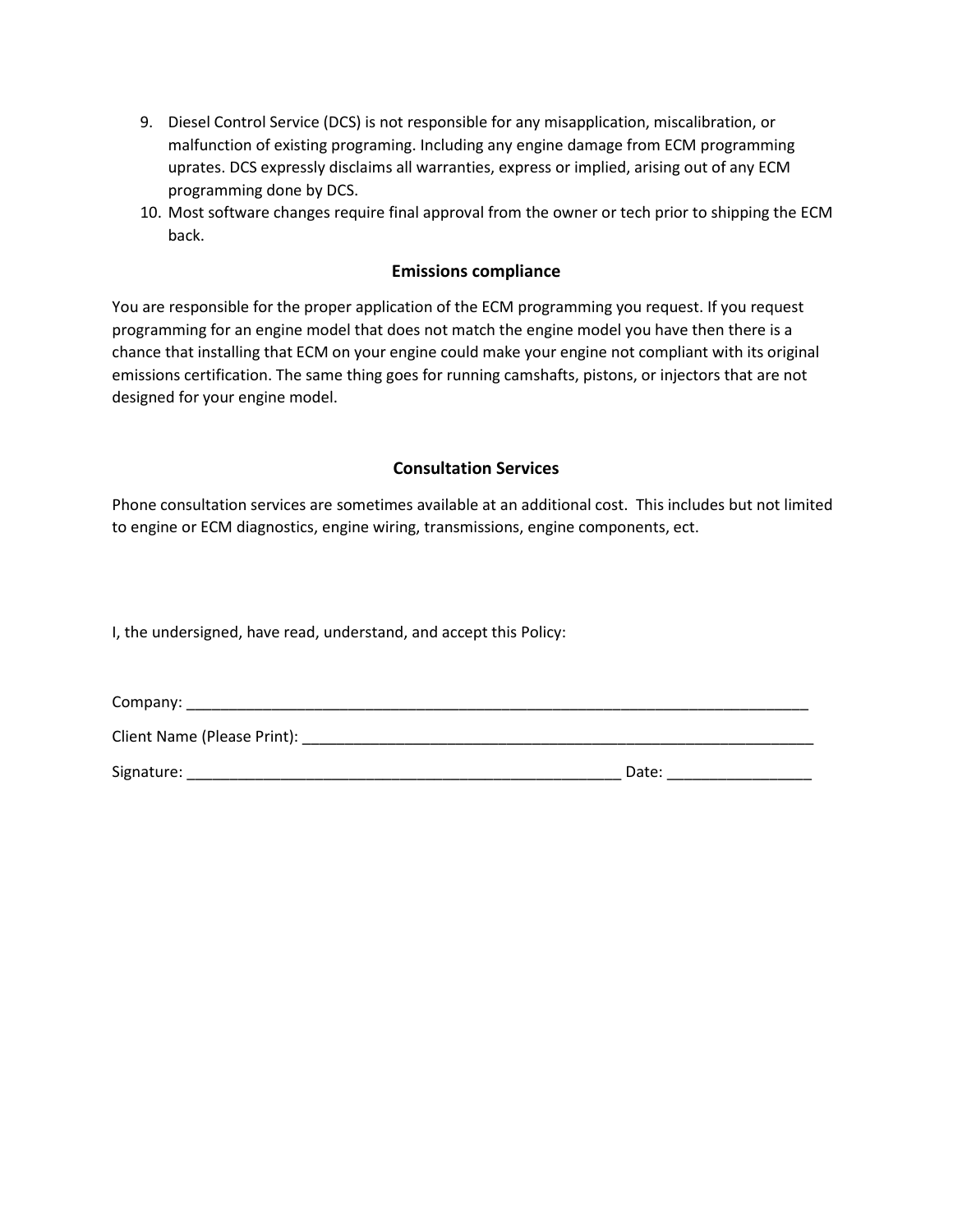Limited Warranty on Electronic Control Modules sold by Diesel Control Service, LLC (DCS)

These two warranties cover ECMs sold by Diesel Control Service, LLC and ECM repairs done by Diesel Control Service, LLC. Please read below so that you have a clear understanding of our warranty procedures and policies.

# **DCS replacement ECM Warranty and DCS repair Warranty**

**Summary of Warranty**: Diesel Control Service, LLC, 615 Pillow Avenue, Cheswick, PA 15024 warrants to the ORIGINAL PURCHASER ONLY when purchased from the Warrantor, for a period of one (1) year from the date of purchase or services (the "Warranty Period"), that the ECM or ECM repair shall be free of substantial defects in materials and workmanship attributable to the Warrantor or that the services provided are done correctly. The Warranty is not transferrable and may not be assigned to any other person or party.

**Exclusions From This Warranty**: Warrantor expressly disclaims any responsibility for damage to the purchaser's truck or vehicle arising out of the use of the ECM and arising out of the alleged failure or malfunction of the ECM. The warranty further expressly disclaims and does not cover failures caused by abuse or misuse, damage from repairs from third-parties, damage from faulty truck wiring and from faulty components, and damage from external conditions such as weather, lightening, supply voltage spikes, and welding.

**Limitation and Disclaimer of Warranties**: Warrantor expressly limits the duration of all express and implied warranties of merchantability and all implied warranties of fitness for a particular purpose except in those states that do not allow this exclusion. Warrantor expressly disclaims all implied warranties of merchantability or fitness for a particular purpose after expiration of the warranty period. No action to enforce express or implied warranties shall be commenced later than (90) ninety days after expiration of the warranty period. There is no warranty of any nature made by the warrantor beyond that contained in the Warranty. No person has authority to enlarge, amend or modify this Warranty except by the Warrantor.

No action to enforce express or implied warranties shall be commenced without prior written notice to the Warrantor at the address listed above of the alleged defect or nonconformity of the ECM and the Warrantor, at its Direct Option, shall have a final opportunity to remedy the alleged defect or nonconformity.

**Disclaimer of Consequential And Incidental Damages**: The original purchaser of the ECM and any person to whom the ECM is transferred, and any person who is intended or unintended user or beneficiary of the ECM shall not be entitled to recover from warrantor any consequential or incidental damages (which includes but is not limited to: loss of earnings, towing expenses and fees, and loss of use damages).

**Warrantor's Obligation**: The Warrantor will remedy substantial defects in materials and workmanship caused by the Warrantor. The Warrantor shall elect to remedy the defect from any of the following: repair or replacement. Warranty performance can only be obtained from the Warrantor. All costs incurred in obtaining warranty service from the Warrantor shall be borne by the Original Purchaser. The Warrantor shall remedy the defect within a reasonable amount of time, after appointment and delivery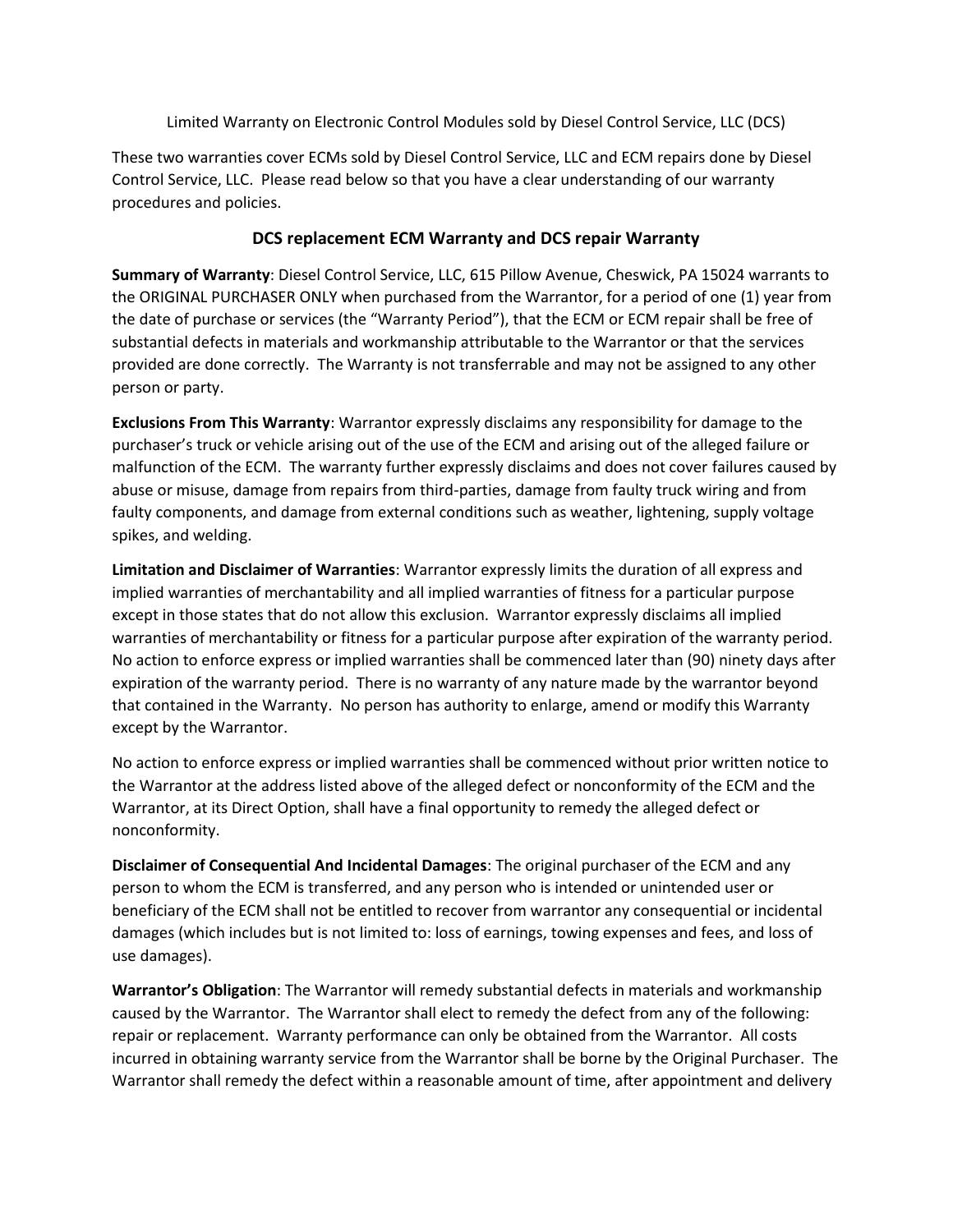by the Original Purchaser. All of Warrantor's expenses in remedying the defect shall be borne by the Warrantor.

**Purchasers Obligations**: Purchaser must print and sign his/her name and date the warranty at the time of purchase to validate this Warranty. Failure to print and sign and date the warranty will invalidate this warranty. The Original Purchaser shall deliver the ECM for warranty service within a reasonable time after discovery of the defect and in no event after expiration of the Warranty period which Warranty Period is one (1) year. All expenses incurred by the Original Purchaser in obtaining warranty service shall be borne by the Original Purchaser. No action to enforce express or implied warranties shall be commences without prior written notice to the Warrantor at the address lived above of the alleged defect of nonconformity and the Warrantor shall have a final opportunity to remedy.

## **Events Discharging Warrantor From Obligation Under This Warranty**: **ECM hardware damage**

Both DCS rebuilt replacement ECM and DCS ECM repair warranties do not cover **ECM hardware damage. ECM Hardware damage** is an ECM failure caused by abuse or misuse, damage from repairs from third-parties, damage from faulty truck wiring and from faulty components, damage from external conditions including but not limited to water, oil, or fuel intrusion, pressure washing, engine fires, weather, lightning strikes, supply voltage spikes, welding, battery polarity reversal, immersion in water, nuts rubbing holes in the service plate, damage from improper installation, connector damage from overtightening, bad seals on the ECM connectors, unauthorized alteration, accident, and improper servicing or repair will discharge the Warrantor from any obligation under this warranty.

## **ECM repair warranty coverage**:

An ECM has many subsystems and these systems are assemblies of many parts and traces within the ECM. A DCS repair warranty covers the repairs DCS made to the ECM. This repair warranty does not cover the ECM itself or any other ECM parts other than the parts involved in the initial repair. For example: If DCS replaces an ECMs internal battery and a few months after the ECM is returned to the owner the ECM memory fails then an ECM repair warranty on the ECMs internal battery would not cover the ECMs memory. If DCS were to start a new repair order and replace the memory on that same ECM then both the battery and the memory would be covered under a new ECM repair warranty that would include both the battery and the memory and that warranty would supersede the original battery warranty.

If you believe your ECM failed up to 1 year after a repair was done by DCS then DCS will retest the ECM and inspect the repair.

- 1. If no unrepaired **ECM hardware damage** is found but the repair is found to have failed and/or parts replaced by DCS are found to be defective then DCS will restore that repair and/or replace any DCS installed parts found to be defective within two weeks of receiving the ECM and provide return ground shipping back to the ECM owner. The original DCS repair warranty would be unaffected.
- 2. If no unrepaired **ECM hardware damage** is found but the repair is found to have failed and cannot be repaired or cannot be repaired within two weeks of receiving the ECM then the ECM will be marked as a core and the initial cost of the repair will be refund to the owner and DCS will provide return ground shipping for the core. When the refund for the repair is returned any DCS warranties on that ECM will expire.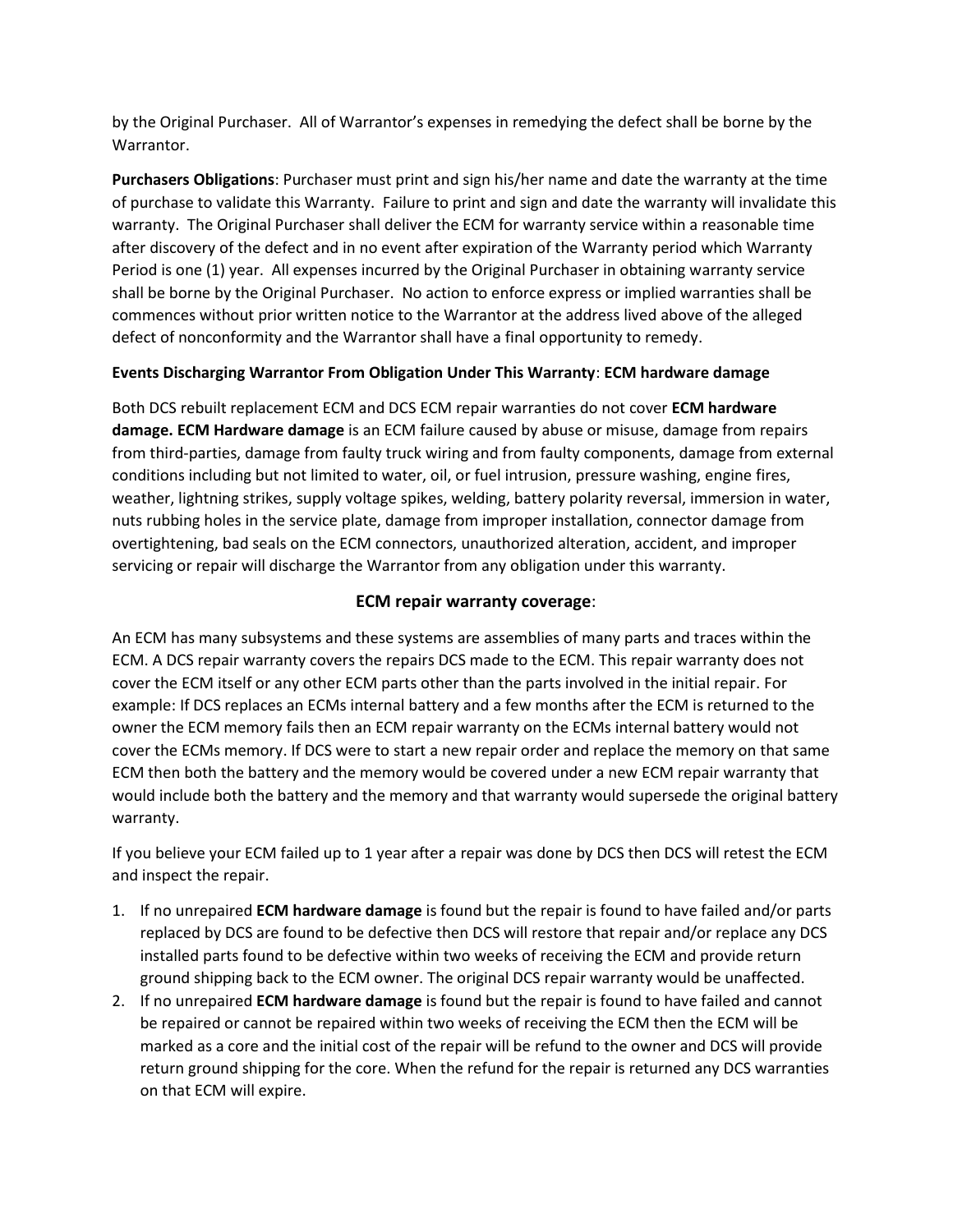- 3. If **ECM hardware damage** is found (See **hardware damage**)
	- a. If the **ECM hardware damage** is repairable a new repair order can be started with repair and return shipping costs being covered by the owner of the ECM. After the repaired ECM is returned to the owner a new DCS ECM repair warranty will replace the original DCS ECM repair warranty and cover the additional repairs that were needed to restore the functionality of the ECM.
	- b. If the **ECM hardware damage** is not repairable or the owner does not want the ECM repaired, then the ECM will be marked as a core and the cost of the return shipping will be all that is due from the owner of the ECM. All warranties that were provided for that ECM are voided. (see **Events Discharging Warrantor From Obligation Under This Warranty** and **Exclusions From This Warranty** above)
- 4. If no new damage is found and the repair is found to be intact and any DCS installed parts are found to be free of defects, then an internal inspection fee of \$150 will be due in addition to the cost of the return shipping. The original DCS repair warranty would be unaffected.

## **DCS rebuilt replacement ECM warranty coverage**:

If you believe your ECM failed up to 1 year after you purchased it from DCS then DCS will retest the ECM and conduct an internal inspection.

- 1. If hardware **defects** or a defective part are found then DCS will repair that issue and replace the defective parts within a two week period from the time DCS received the ECM or replace the ECM with another DCS rebuilt replacement ECM and provide return ground shipping back to the purchaser of the ECM.
- 2. If **ECM hardware damage** is found (See **ECM hardware damage** for more information on this)
	- a. If the **ECM hardware damage** is repairable a repair order can be started with repair and return shipping costs being covered by the purchaser of the ECM. After the repaired ECM is returned to the purchaser the original DCS rebuilt replacement ECM warranty will replaced by a DCS ECM repair warranty.
	- b. If the **ECM hardware damage** is not repairable or the purchaser does not want the ECM repaired, then the ECM will be marked as a core and the cost of the return shipping will be all that is due from the purchaser. All warranties that were provided for that ECM are voided. (see **Events Discharging Warrantor From Obligation Under This Warranty** and **Exclusions From This Warranty** above)
- 3. If a hardware issue is NOT found an \$150 internal inspection fee will be due in addition to the cost of the return shipping. The original DCS rebuilt replacement ECM warranty will be unaffected.

I have had the opportunity to review the DCS limited Warranty and I understand its terms and conditions.